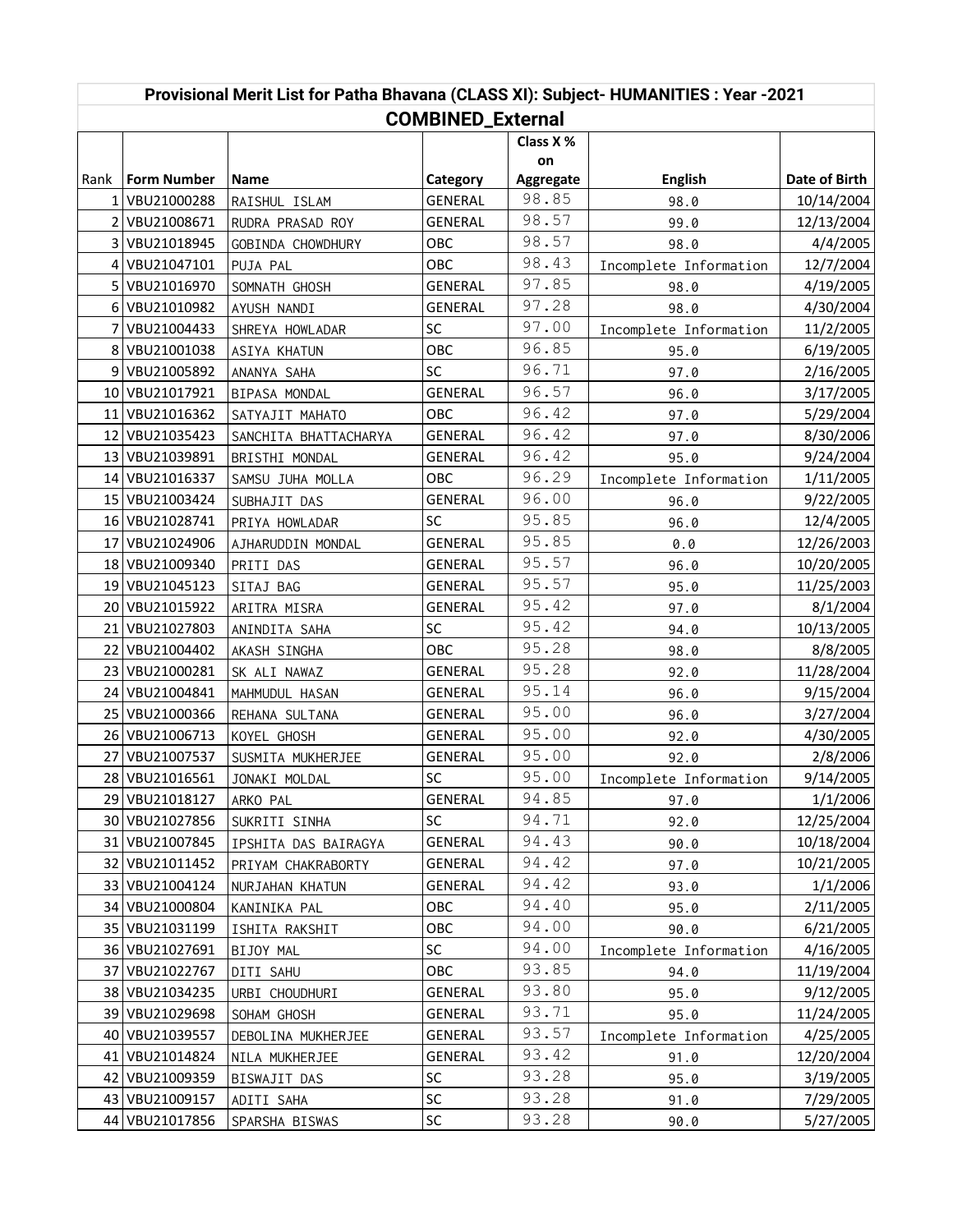| 45   VBU21041508 | ROHITA HANSDA           | <b>ST</b>      | 93.14 | 92.0 | 8/23/2005  |
|------------------|-------------------------|----------------|-------|------|------------|
| 46 VBU21009555   | ANUSHRI GHOSH           | OBC            | 93.00 | 93.0 | 1/1/2005   |
| 47 VBU21001058   | AFIA JAHIN              | GENERAL        | 93.00 | 90.0 | 1/14/2004  |
| 48   VBU21006290 | MADHUSREE MANDAL        | <b>GENERAL</b> | 92.85 | 96.0 | 5/28/2005  |
| 49 VBU21028760   | MANDIRA BISWAS          | SC             | 92.80 | 92.0 | 1/6/2006   |
| 50 VBU21016036   | SHAMPA BHANDARI         | OBC            | 92.57 | 94.0 | 7/19/2005  |
| 51   VBU21012370 | RONIT KURI              | OBC            | 92.42 | 93.0 | 7/3/2005   |
| 52 VBU21019044   | ANIMESH SAHA            | SC             | 92.42 | 92.0 | 12/13/2005 |
| 53 VBU21001926   | SUJAY PROSAD BHAGAT     | SC             | 92.40 | 98.0 | 9/16/2004  |
| 54   VBU21024168 | CHAITALI GARAI          | OBC            | 92.28 | 94.0 | 3/28/2005  |
| 55 VBU21015269   | SAYAN NANDI             | <b>GENERAL</b> | 92.16 | 89.0 | 9/9/2005   |
| 56 VBU21013633   | PRITHA CHATTOPADHYAY    | GENERAL        | 92.14 | 90.0 | 9/25/2004  |
| 57 VBU21046246   | AFRIN HASAN             | GENERAL        | 92.14 | 90.0 | 11/27/2005 |
| 58 VBU21007577   | BISWAJIT THAKUR         | SC             | 92.00 | 92.0 | 9/15/2004  |
| 59 VBU21013228   | PRIYANKA BISWAS         | SC             | 92.00 | 92.0 | 9/27/2005  |
| 60 VBU21006228   | SANIYA RAHAMAN          | <b>GENERAL</b> | 92.00 | 90.0 | 7/14/2005  |
| 61 VBU21031462   | MINITA RAKSHIT          | OBC            | 92.00 | 87.0 | 6/21/2005  |
| 62 VBU21016745   | SRITOMA GHOSH           | <b>GENERAL</b> | 92.00 | 86.0 | 10/25/2005 |
| 63 VBU21001980   | BITHI DAS               | OBC            | 91.86 | 90.0 | 9/26/2004  |
| 64 VBU21006735   | AISHEE BANERJEE         | <b>GENERAL</b> | 91.80 | 94.0 | 8/8/2005   |
| 65 VBU21007427   | SOUMI MUKHERJEE         | GENERAL        | 91.80 | 94.0 | 2/27/2006  |
| 66 VBU21006604   | SUMIT PAL               | <b>GENERAL</b> | 91.71 | 94.0 | 6/10/2005  |
| 67   VBU21000967 | TANIA FERDOUS           | OBC            | 91.57 | 91.0 | 11/12/2004 |
| 68 VBU21008353   | SK MOKSED               | <b>GENERAL</b> | 91.42 | 95.0 | 9/9/2004   |
| 69 VBU21005611   | ABIR PATRA              | OBC            | 91.42 | 93.0 | 9/13/2005  |
| 70 VBU21005290   | MEGHNA GHOSH            | <b>GENERAL</b> | 91.40 | 92.0 | 1/15/2006  |
| 71   VBU21021829 | SOUMI MONDAL            | GENERAL        | 91.28 | 93.0 | 6/8/2005   |
| 72   VBU21031343 | MOUTUSI MONDAL          | SC             | 91.28 | 92.0 | 3/20/2005  |
| 73 VBU21018870   | UDDIPAN MAJUMDAR        | <b>GENERAL</b> | 91.14 | 94.0 | 8/12/2004  |
| 74 VBU21004070   | KOYEL RUDRA             | GENERAL        | 91.14 | 94.0 | 7/23/2005  |
| 75 VBU21000625   | MONONITA DHIBAR         | SC             | 91.00 | 95.0 | 10/23/2005 |
| 76 VBU21007306   | SUMIT PAL               | OBC            | 91.00 | 90.0 | 1/30/2005  |
| 77 VBU21004941   | UTSAV DUTTA             | GENERAL        | 90.85 | 90.0 | 1/20/2005  |
| 78   VBU21013011 | BIPASHA CHOWDHURY       | GENERAL        | 90.71 | 92.0 | 2/3/2005   |
| 79 VBU21001770   | SHARMISTHA BHATTACHARYA | GENERAL        | 90.58 | 95.0 | 12/19/2005 |
| 80 VBU21007372   | RUDRA ROY               | <b>GENERAL</b> | 90.57 | 96.0 | 4/26/2005  |
| 81 VBU21005051   | SWAGATA SAHA            | SC             | 90.57 | 91.0 | 10/8/2004  |
| 82   VBU21008139 | TOTON BISWAS            | SC             | 90.57 | 90.0 | 2/24/2005  |
| 83   VBU21003163 | ANURADHA MAL            | SC             | 90.20 | 92.0 | 3/19/2005  |
| 84 VBU21005034   | SOUMI SAHU              | OBC            | 90.14 | 90.0 | 9/4/2005   |
| 85 VBU21018030   | SANJIB PATUA            | <b>ST</b>      | 90.14 | 87.0 | 10/17/2004 |
| 86 VBU21020058   | SANJIB PATUA            | <b>ST</b>      | 90.14 | 87.0 | 10/18/2004 |
| 87 VBU21018306   | RITESH KUMAR MAHATO     | OBC            | 90.00 | 90.0 | 4/5/2004   |
| 88 VBU21020738   | PAYEL MISHRA            | <b>GENERAL</b> | 90.00 | 90.0 | 3/11/2005  |
| 89 VBU21005423   | ARPITA DAS              | SC             | 90.00 | 80.0 | 6/23/2005  |
| 90 VBU21026391   | SANDIPAN SARKAR         | SC             | 89.86 | 98.0 | 1/12/2005  |
| 91   VBU21045628 | SOUVICK ADHIKARY        | GENERAL        | 89.85 | 85.0 | 3/19/2005  |
| 92   VBU21034355 | PIYALI MONDAL           | <b>GENERAL</b> | 89.71 | 95.0 | 5/27/2005  |
| 93 VBU21016693   | MOU MAHALDAR            | SC             | 89.71 | 94.0 | 7/15/2004  |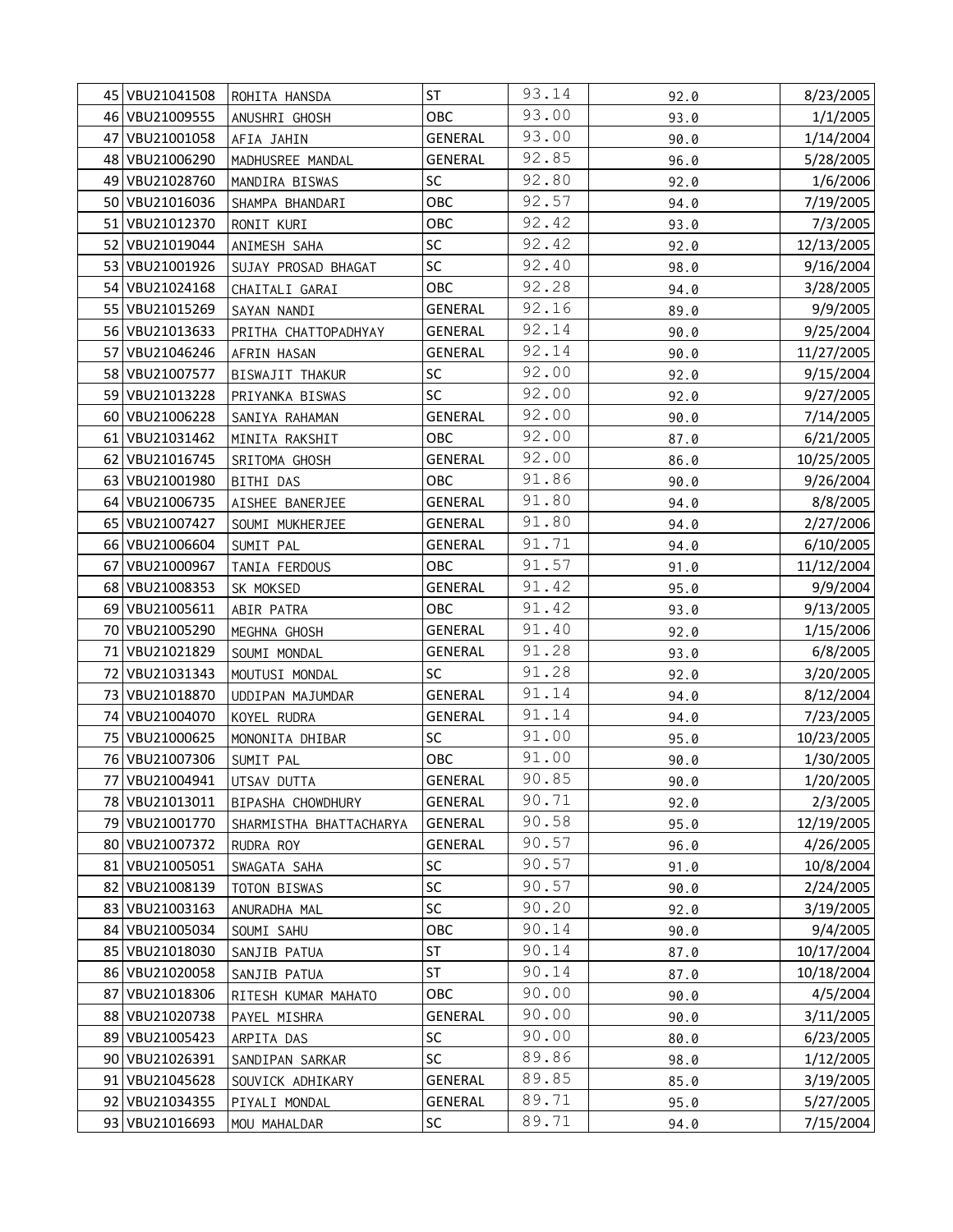| 94 VBU21023891   | ROHAN LET           | <b>SC</b>      | 89.71 | Incomplete Information | 10/24/2004 |
|------------------|---------------------|----------------|-------|------------------------|------------|
| 95 VBU21010562   | GOLAM MAHBUB        | <b>GENERAL</b> | 89.42 | 93.0                   | 1/13/2005  |
| 96 VBU21021162   | RAHIT MAJI          | SC             | 89.42 | 93.0                   | 12/6/2005  |
| 97   VBU21025363 | PRAYASHI SAHA       | SC             | 89.28 | 92.0                   | 5/19/2005  |
| 98 VBU21036518   | NURAFSA KHATUN      | <b>GENERAL</b> | 89.28 | 90.0                   | 11/18/2003 |
| 99   VBU21001146 | APARNA BYAPARI      | SC             | 89.14 | 71.0                   | 5/11/2005  |
| 100 VBU21023534  | ANIKET MAJI         | OBC            | 89.00 | 92.0                   | 3/6/2005   |
| 101 VBU21003216  | MUSKAN PARVIN       | OBC            | 89.00 | 87.0                   | 6/30/2004  |
| 102 VBU21029709  | MEGHLAL BASKI       | ST             | 88.57 | 90.0                   | 3/15/2004  |
| 103 VBU21020547  | SUDIPTO MAJI        | <b>SC</b>      | 88.57 | 90.0                   | 12/17/2004 |
| 104 VBU21016968  | MONOWARA KHATUN     | <b>GENERAL</b> | 88.42 | 90.0                   | 12/25/2004 |
| 105 VBU21002368  | HOSNEHARA SULTANA   | OBC            | 88.42 | 81.0                   | 5/20/2006  |
| 106 VBU21026836  | SAGEN MURMU         | ST             | 88.28 | 92.0                   | 10/21/2000 |
| 107 VBU21022988  | SK MAZHAR UDDIN     | <b>GENERAL</b> | 88.28 | 90.0                   | 11/13/2004 |
| 108 VBU21017110  | AYANTIKA HALDER     | <b>SC</b>      | 88.28 | 90.0                   | 5/6/2005   |
| 109 VBU21015641  | MOUMITA PAL         | OBC            | 88.28 | 90.0                   | 6/17/2005  |
| 110 VBU21016830  | APARNA DHIBAR       | SC             | 88.14 | 94.0                   | 7/1/2005   |
| 111 VBU21007393  | RAIMA MONDAL        | SC             | 88.00 | 92.0                   | 9/9/2005   |
| 112 VBU21042726  | ARUNIMA DALUI       | SC             | 87.71 | 90.0                   | 11/13/2004 |
| 113 VBU21002995  | SNEHA SAHA          | SC             | 87.71 | 81.0                   | 3/5/2005   |
| 114 VBU21005222  | ANKITA MONDAL       | <b>GENERAL</b> | 87.57 | 86.0                   | 3/2/2005   |
| 115 VBU21015870  | NAFISA KHATUN       | <b>GENERAL</b> | 87.43 | 93.0                   | 10/1/2003  |
| 116 VBU21005094  | PRIYANSHU PAL       | OBC            | 87.42 | 90.0                   | 12/23/2004 |
| 117 VBU21000580  | ANUSUYA CHAKRABORTY | GENERAL        | 87.42 | 82.0                   | 8/5/2005   |
| 118 VBU21019799  | SHINJAN DAS         | GENERAL        | 87.40 | 81.0                   | 5/2/2005   |
| 119 VBU21013272  | SANIA SABNAM        | GENERAL        | 87.37 | 88.0                   | 3/15/2006  |
| 120 VBU21024658  | PANO MARDI          | ST             | 87.28 | 93.0                   | 3/13/2004  |
| 121 VBU21004746  | DHARAM GARAIN       | OBC            | 87.14 | 83.0                   | 3/5/2005   |
| 122 VBU21018416  | CHETANA DAS         | <b>SC</b>      | 86.85 | 0.0                    | 11/6/2005  |
| 123 VBU21015180  | DEBANJAN DUTTA      | OBC            | 86.71 | 85.0                   | 5/4/2005   |
| 124 VBU21010819  | MANAB DAS           | SC             | 86.57 | 83.0                   | 4/29/2005  |
| 125 VBU21007392  | ANAMIKA DAS         | SC             | 86.47 | 90.0                   | 4/27/2005  |
| 126 VBU21038289  | PINKI DAS           | SC             | 86.42 | 84.0                   | 3/4/2005   |
| 127 VBU21028905  | SHAYERI SAHOO       | OBC            | 86.40 | Incomplete Information | 3/13/2005  |
| 128 VBU21015452  | TIYASA MAL          | <b>SC</b>      | 86.00 | 91.0                   | 10/29/2004 |
| 129 VBU21006189  | APABRITA LAHA       | GENERAL        | 86.00 | 90.0                   | 9/13/2005  |
| 130 VBU21044572  | MOSTAKIM SK         | OBC            | 86.00 | 86.0                   | 12/18/2004 |
| 131 VBU21043760  | MOLI SAHA           | <b>SC</b>      | 86.00 | 81.0                   | 9/29/2005  |
| 132 VBU21014446  | DIYA SARKAR         | <b>SC</b>      | 86.00 | 78.0                   | 6/5/2006   |
| 133 VBU21016045  | <b>BIRU KISKU</b>   | ST             | 86.00 | 77.0                   | 12/9/2005  |
| 134 VBU21014060  | SUBHAJIT GHOSH      | <b>GENERAL</b> | 86.00 | Incomplete Information | 4/1/2005   |
| 135 VBU21009202  | SNIDGHA GAYEN       | <b>SC</b>      | 85.85 | 90.0                   | 2/8/2005   |
| 136 VBU21004031  | EPSITA CHATTERJEE   | <b>GENERAL</b> | 85.80 | 85.0                   | 4/28/2006  |
| 137 VBU21032782  | JAYATI SANTRA       | OBC            | 85.71 | 83.0                   | 11/19/2004 |
| 138 VBU21003292  | SRIMI BHATTACHARYA  | <b>GENERAL</b> | 85.60 | 81.0                   | 10/16/2003 |
| 139 VBU21039127  | ANANYA BHAKAT       | OBC            | 85.57 | 91.0                   | 4/8/2005   |
| 140 VBU21004037  | LABANYA HANSDA      | ST             | 85.57 | 90.0                   | 3/24/2005  |
| 141 VBU21014256  | ARPITA RAY          | OBC            | 85.50 | 84.0                   | 6/4/2005   |
| 142 VBU21012144  | SAIKAT KUNDU        | OBC            | 85.43 | 0.0                    | 7/5/2005   |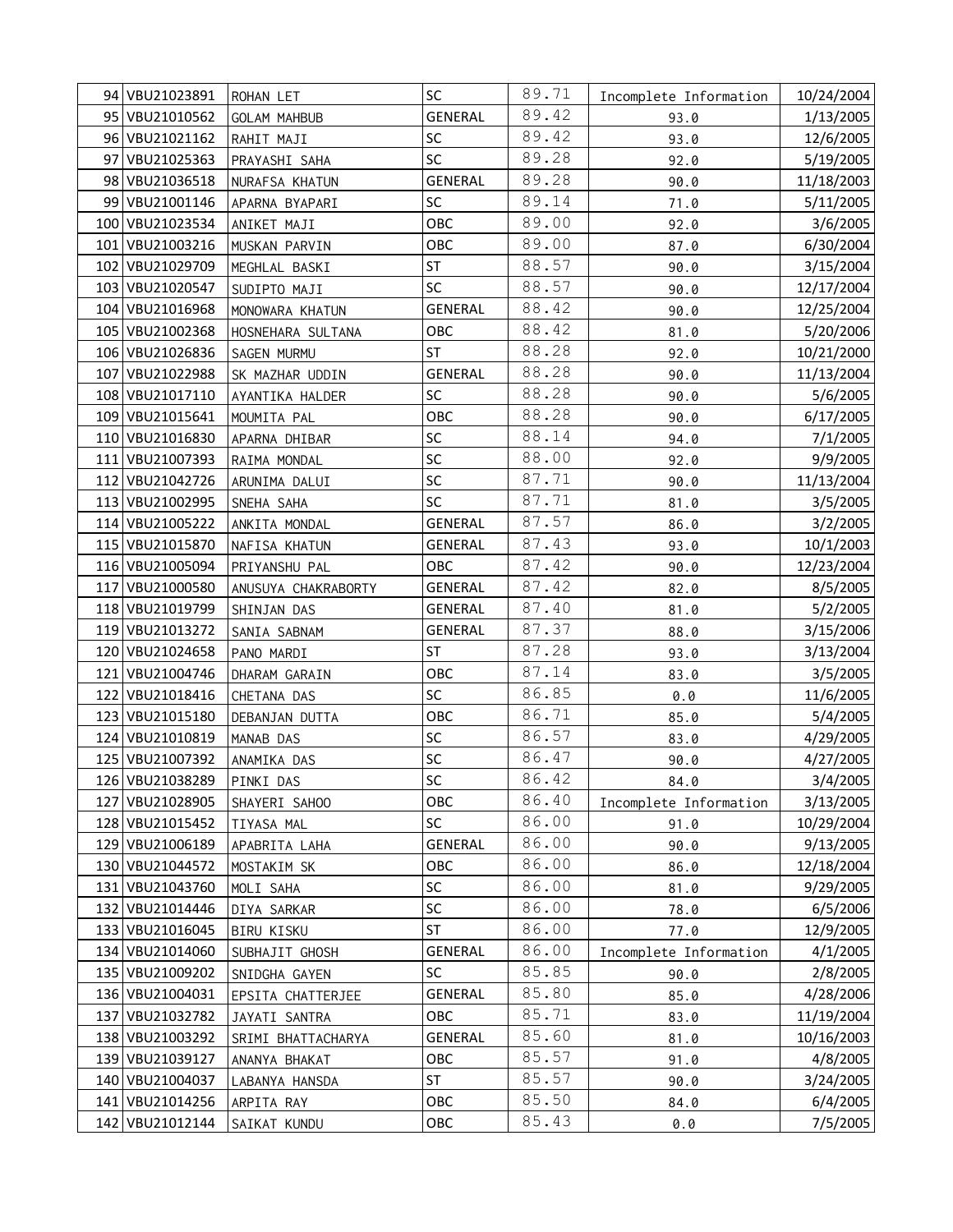| 143 VBU21004783 | SHEKHAR LET         | <b>SC</b>      | 85.28 | 93.0                   | 10/4/2004  |
|-----------------|---------------------|----------------|-------|------------------------|------------|
| 144 VBU21008656 | SHREYASI DAS        | <b>GENERAL</b> | 85.28 | 90.0                   | 3/13/2004  |
| 145 VBU21018731 | BISHAL MAL          | ST             | 85.28 | 84.0                   | 12/10/2003 |
| 146 VBU21020918 | MITRA MONDAL        | SC             | 85.14 | 85.0                   | 11/18/2004 |
| 147 VBU21002291 | ANUPRIYA GHOSH      | OBC            | 85.00 | 91.0                   | 8/31/2005  |
| 148 VBU21033442 | SAYAN GARAI         | OBC            | 84.86 | Incomplete Information | 3/27/2005  |
| 149 VBU21030939 | PURABI NAYEK        | OBC            | 84.85 | 0.0                    | 10/6/2004  |
| 150 VBU21032820 | SUMAN BISWAS        | <b>SC</b>      | 84.71 | 90.0                   | 9/8/2005   |
| 151 VBU21017844 | RIYA DAS            | SC             | 84.71 | 80.0                   | 6/7/2005   |
| 152 VBU21046104 | CHUMKI KARMAKAR     | OBC            | 84.57 | 84.0                   | 1/23/2006  |
| 153 VBU21021749 | <b>BRATATI DAS</b>  | EWS            | 84.42 | 90.0                   | 8/3/2004   |
| 154 VBU21025988 | SNEHA SAHU          | OBC            | 84.33 | 86.0                   | 2/13/2005  |
| 155 VBU21041269 | AFRUJA KHATUN       | GENERAL        | 84.28 | 84.0                   | 3/23/2005  |
| 156 VBU21040731 | SRIJITA DUTTA       | GENERAL        | 84.14 | 97.0                   | 6/17/2006  |
| 157 VBU21016605 | SONALI BALMIKI      | <b>GENERAL</b> | 84.14 | 90.0                   | 4/21/2004  |
| 158 VBU21012248 | MOUMITA GHOSH       | <b>GENERAL</b> | 84.00 | 90.0                   | 3/8/2005   |
| 159 VBU21017246 | ANTARA SAHA         | SC             | 84.00 | 85.0                   | 5/6/2005   |
| 160 VBU21020958 | SAYANTAN NAG        | OBC            | 84.00 | 83.0                   | 6/21/2005  |
| 161 VBU21024040 | SUBRATA BAGDI       | <b>SC</b>      | 84.00 | 76.0                   | 12/12/2005 |
| 162 VBU21024573 | MASUMA PARVIN       | <b>GENERAL</b> | 83.85 | 94.0                   | 2/20/2005  |
| 163 VBU21018889 | TANMOY GHOSH        | <b>GENERAL</b> | 83.85 | 87.0                   | 12/9/2004  |
| 164 VBU21010812 | POULAMI SADHU       | <b>GENERAL</b> | 83.85 | 86.0                   | 4/11/2005  |
| 165 VBU21038819 | SHYAMAL KISKU       | <b>ST</b>      | 83.57 | 87.0                   | 3/17/2003  |
| 166 VBU21005670 | SOURAB DAS          | SC             | 83.57 | 85.0                   | 9/24/2005  |
| 167 VBU21013104 | SADIA SULTANA       | GENERAL        | 83.43 | Incomplete Information | 1/15/2006  |
| 168 VBU21001639 | BIPASHA MUKHERJEE   | GENERAL        | 83.14 | 91.0                   | 9/9/2005   |
| 169 VBU21000637 | BIRAJUL ISLAM       | GENERAL        | 83.14 | 80.0                   | 10/7/2005  |
| 170 VBU21024617 | SHRABANI BHAKAT     | <b>SC</b>      | 83.00 | 84.0                   | 7/23/2004  |
| 171 VBU21021130 | BAPAN SARDAR        | ST             | 82.85 | 70.0                   | 3/22/2004  |
| 172 VBU21045959 | SHRIMAYEE DAS       | EWS            | 82.71 | 90.0                   | 8/21/2005  |
| 173 VBU21021983 | PAYEL MONDAL        | GENERAL        | 82.60 | 84.0                   | 2/10/2004  |
| 174 VBU21028215 | SUBHOJIT GHOSH      | <b>GENERAL</b> | 82.57 | 80.0                   | 7/11/2004  |
| 175 VBU21011754 | TANUSHREE ROY       | GENERAL        | 82.50 | 92.0                   | 10/13/2004 |
| 176 VBU21025485 | SEAUNTI SAHA        | <b>SC</b>      | 82.50 | 87.0                   | 11/19/2004 |
| 177 VBU21045517 | SOURAV KUNDU        | OBC            | 82.28 | 83.0                   | 5/30/2004  |
| 178 VBU21035784 | MOU BISWAS          | <b>GENERAL</b> | 82.14 | 85.0                   | 4/10/2006  |
| 179 VBU21036995 | AYUSHMAN CHANDRA    | OBC            | 82.14 | 80.0                   | 2/3/2005   |
| 180 VBU21005946 | SK PARVEZ ALAM      | GENERAL        | 82.00 | 90.0                   | 4/17/2005  |
| 181 VBU21017169 | JULAKHA KHATUN      | <b>GENERAL</b> | 82.00 | 83.0                   | 10/29/2005 |
| 182 VBU21001570 | APARNA SAHA         | OBC            | 82.00 | 80.0                   | 6/30/2005  |
| 183 VBU21039731 | SOURAV SINGHA       | SC             | 82.00 | Incomplete Information | 11/28/2004 |
| 184 VBU21004854 | PRAKRITI BHAGAT     | OBC            | 81.85 | 84.0                   | 9/6/2005   |
| 185 VBU21011493 | RAHUL KONRA         | <b>ST</b>      | 81.71 | Incomplete Information | 8/9/2004   |
| 186 VBU21016565 | TUHINA BHATTACHARYA | GENERAL        | 81.57 | 90.0                   | 10/30/2004 |
| 187 VBU21025839 | DEBAYAN GHOSH       | GENERAL        | 81.57 | 81.0                   | 5/8/2004   |
| 188 VBU21018409 | EPSITA CHATTERJEE   | <b>GENERAL</b> | 81.20 | 85.0                   | 4/28/2006  |
| 189 VBU21016573 | SUMAN LET           | <b>SC</b>      | 81.14 | 80.0                   | 10/18/2005 |
| 190 VBU21020982 | SOUMIK SARKAR       | SC             | 81.00 | 90.0                   | 6/17/2004  |
| 191 VBU21010586 | SHAHNAWAZ KHAN      | GENERAL        | 81.00 | 80.0                   | 8/5/2005   |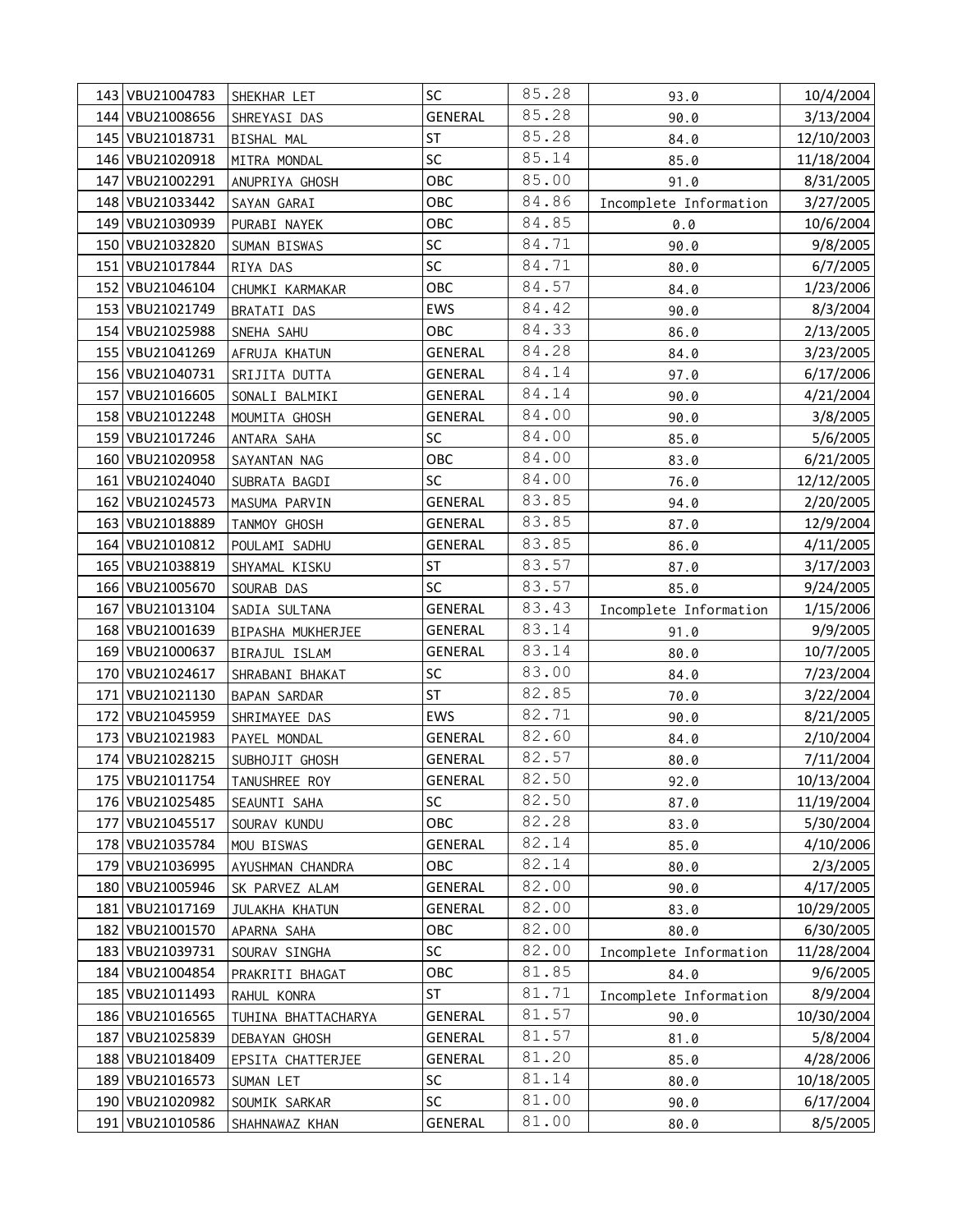| 192   VBU21025471 | PRITHWISHA PAL                | <b>GENERAL</b> | 81.00 | 80.0                   | 11/8/2005  |
|-------------------|-------------------------------|----------------|-------|------------------------|------------|
| 193 VBU21036577   | SHIBNATH DOM                  | SC             | 81.00 | 78.0                   | 4/4/2005   |
| 194 VBU21032150   | RIYA HALDER                   | SC             | 80.86 | 75.0                   | 5/10/2005  |
| 195 VBU21015215   | ARIJIT SAHA                   | SC             | 80.71 | 85.0                   | 12/11/2004 |
| 196 VBU21015064   | SK MAHAMMAD HABIBUL HAQUE OBC |                | 80.71 | 80.0                   | 11/4/1999  |
| 197 VBU21022895   | PABAN SAHA                    | SC             | 80.60 | 77.0                   | 10/14/2004 |
| 198 VBU21018548   | PREETAM MONDAL                | SC             | 80.28 | 90.0                   | 7/12/2005  |
| 199 VBU21006061   | PRIYANKA DAS                  | SC             | 80.28 | 90.0                   | 9/22/2005  |
| 200 VBU21045150   | DEBJANI METE                  | SC             | 80.28 | 86.0                   | 3/31/2004  |
| 201 VBU21007632   | TANUSREE KORA                 | <b>ST</b>      | 80.28 | 81.0                   | 10/29/2006 |
| 202 VBU21017003   | SYEDA REHNUMA SAJJAD          | <b>GENERAL</b> | 80.00 | 80.0                   | 3/15/2004  |
| 203 VBU21005995   | RANOJIT SUTRADHAR             | OBC            | 79.85 | 95.0                   | 7/3/2005   |
| 204 VBU21005955   | NAURIN FATIMA                 | GENERAL        | 79.71 | 86.0                   | 11/3/2005  |
| 205 VBU21011189   | RACHANA PAL                   | OBC            | 79.71 | 84.0                   | 7/16/2005  |
| 206 VBU21011280   | PRITHA CHAKROBARTY            | GENERAL        | 79.57 | 90.0                   | 10/13/2005 |
| 207 VBU21030234   | SUSOBHAN PATUA                | <b>ST</b>      | 79.43 | 76.0                   | 11/16/2004 |
| 208 VBU21007792   | SRIJOYEE PRAMANICK            | GENERAL        | 79.28 | 83.0                   | 7/25/2005  |
| 209 VBU21001436   | AYANTIKA ROY                  | <b>GENERAL</b> | 79.17 | 84.0                   | 2/8/2005   |
| 210 VBU21016502   | ANUSREE BASAK                 | <b>GENERAL</b> | 78.85 | 77.0                   | 3/7/2005   |
| 211 VBU21041802   | KRISHNA PRASAD SAH            | GENERAL        | 78.71 | 83.0                   | 4/2/2005   |
| 212 VBU21013067   | ANANNA DEY                    | GENERAL        | 78.57 | 90.0                   | 12/31/2004 |
| 213 VBU21034260   | AGOMANI SAHA                  | SC             | 78.57 | 85.0                   | 10/1/2004  |
| 214 VBU21025945   | RATUL KISKU                   | <b>ST</b>      | 78.42 | 87.0                   | 9/19/2004  |
| 215 VBU21001633   | KUNOMI SAREN                  | <b>ST</b>      | 78.42 | 86.0                   | 4/18/2005  |
| 216 VBU21042278   | PARTHA DAS                    | SC             | 78.42 | 83.0                   | 3/3/2005   |
| 217 VBU21035313   | SAMAPTI SAHA                  | SC             | 78.14 | 81.0                   | 12/1/2004  |
| 218 VBU21026589   | SHYAMAL MARDI                 | ST             | 78.00 | 80.0                   | 4/26/2005  |
| 219 VBU21020641   | JITEN TUDU                    | <b>ST</b>      | 78.00 | 80.0                   | 7/18/2005  |
| 220 VBU21011287   | SAGAR HALDER                  | SC             | 78.00 | 80.0                   | 7/21/2005  |
| 221 VBU21014972   | SUBHAJIT RUDRA                | GENERAL        | 78.00 | 77.0                   | 7/1/2005   |
| 222 VBU21007942   | MADHURIMA MAITRA              | SC             | 77.85 | 81.0                   | 10/19/2004 |
| 223 VBU21024053   | TAMANNA MUSTAFI               | <b>GENERAL</b> | 77.71 | 77.0                   | 6/17/2005  |
| 224 VBU21036500   | ANUSUYA MONDAL                | <b>GENERAL</b> | 77.57 | 85.0                   | 4/9/2005   |
| 225   VBU21010671 | RAJESH HANSDA                 | <b>ST</b>      | 77.42 | 81.0                   | 10/2/2005  |
| 226 VBU21006540   | PREM MURMU                    | <b>ST</b>      | 77.42 | 75.0                   | 8/26/2003  |
| 227 VBU21020233   | SOUMYADEEP MAJI               | <b>GENERAL</b> | 77.16 | 72.0                   | 5/30/2004  |
| 228 VBU21011149   | PRAKRITI MONDAL               | GENERAL        | 77.14 | 85.0                   | 8/10/2004  |
| 229 VBU21004634   | DEBNATH MUDI                  | <b>ST</b>      | 77.14 | 72.0                   | 7/29/2005  |
| 230 VBU21005127   | SWARUP SAHA                   | SC             | 77.00 | 83.0                   | 7/20/2005  |
| 231 VBU21004473   | SAYANI MAL                    | SC             | 76.85 | 90.0                   | 9/16/2005  |
| 232 VBU21020599   | TASLIMA NASRIN                | OBC            | 76.42 | 74.0                   | 9/23/2005  |
| 233 VBU21024406   | JANARDAN DAS                  | SC             | 76.28 | 80.0                   | 2/8/2005   |
| 234 VBU21046033   | PAPRI SIL                     | OBC            | 76.14 | 76.0                   | 2/27/2005  |
| 235 VBU21040631   | RAJDEEP KHANRAT               | SC             | 76.00 | 80.0                   | 10/19/2005 |
| 236 VBU21019103   | JUIN KHATUN                   | OBC            | 76.00 | Incomplete Information | 5/14/2005  |
| 237 VBU21037711   | DEBJIT THANDAR                | SC             | 75.85 | 80.0                   | 6/8/2005   |
| 238 VBU21018869   | MAHIMA SHIT                   | GENERAL        | 75.71 | 77.0                   | 8/15/2004  |
| 239 VBU21017951   | SAUMOJOTI DEY                 | <b>GENERAL</b> | 75.42 | 82.0                   | 8/25/2004  |
| 240 VBU21008300   | BISWAPRATAP SOREN             | ST             | 75.42 | 77.0                   | 2/7/2005   |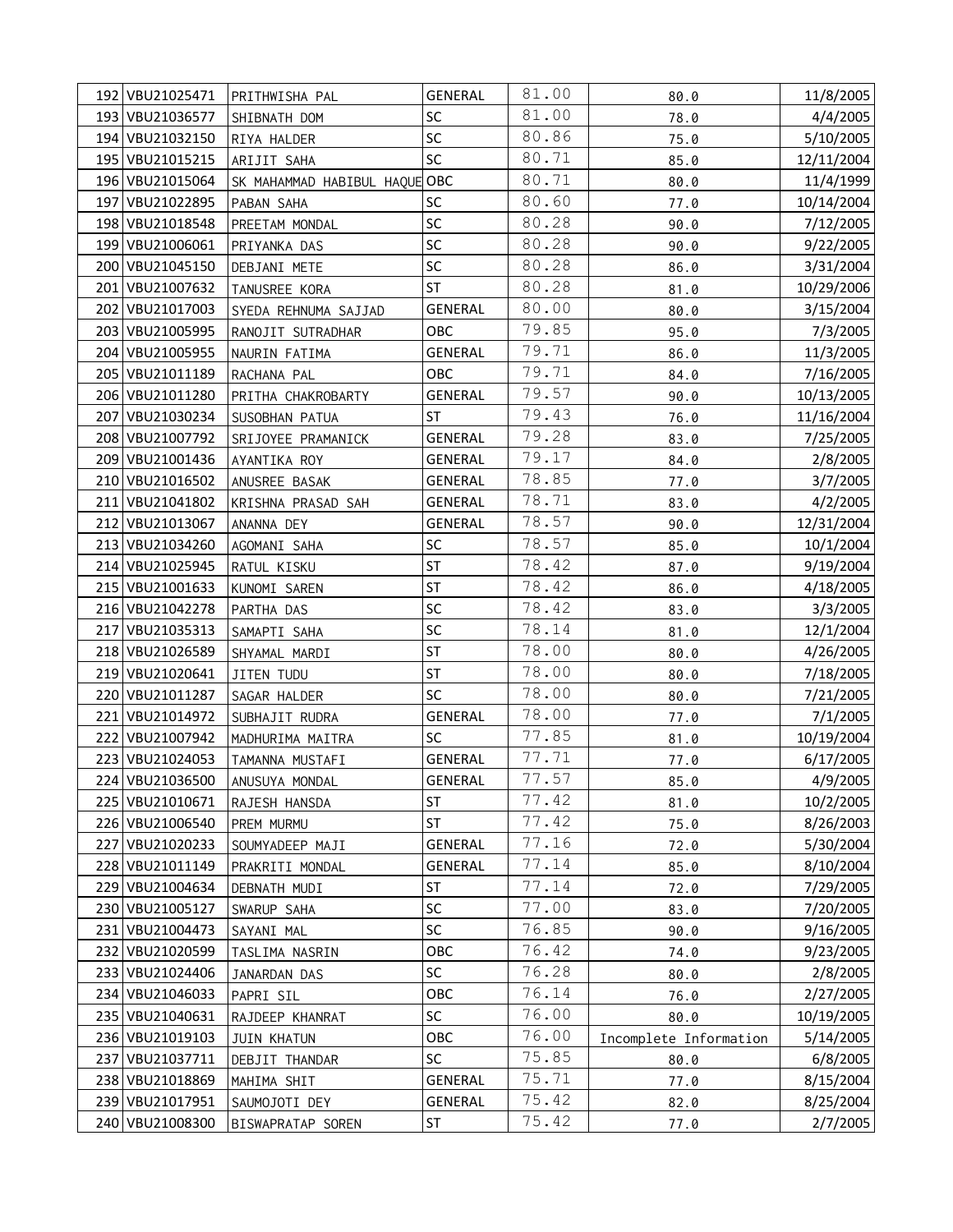| 241 VBU21037798   | RAHIT TUDU           | <b>ST</b>      | 75.42 | Incomplete Information | 10/16/2003 |
|-------------------|----------------------|----------------|-------|------------------------|------------|
| 242 VBU21038781   | CHAYAN SAHA          | SC             | 75.28 | 83.0                   | 3/23/2005  |
| 243 VBU21005194   | AINDRI SAIN          | GENERAL        | 75.15 | 83.0                   | 9/6/2005   |
| 244 VBU21019066   | SUNITA DHIBAR        | SC             | 75.14 | 80.0                   | 6/11/2005  |
| 245 VBU21000587   | MOUMITA SAHA         | <b>SC</b>      | 75.00 | 75.0                   | 7/8/2004   |
| 246 VBU21014371   | MANAMI DUTTA         | GENERAL        | 75.00 | 75.0                   | 10/8/2005  |
| 247 VBU21004363   | SORJIKA DEY          | GENERAL        | 74.85 | 85.0                   | 3/31/2005  |
| 248 VBU21005402   | SUKUMARI KONRA       | <b>ST</b>      | 74.85 | 75.0                   | 1/6/2006   |
| 249 VBU21005002   | PAMPA DAS            | SC             | 74.71 | 82.0                   | 9/11/2005  |
| 250 VBU21046629   | HEMANTH S            | GENERAL        | 74.40 | 82.0                   | 12/29/2004 |
| 251 VBU21027994   | TITHI SINGHA         | SC             | 74.14 | 85.0                   | 2/11/2004  |
| 252 VBU21035150   | BARNALI BESRA        | <b>ST</b>      | 74.14 | 77.0                   | 11/7/2005  |
| 253 VBU21007643   | ARINDAM MARJIT       | SC             | 74.14 | 76.0                   | 9/28/2004  |
| 254 VBU21000754   | ANILABHA MUKHERJEE   | <b>GENERAL</b> | 74.08 | 73.0                   | 9/19/2005  |
| 255 VBU21029638   | DEBASIS KABIRAJ      | <b>SC</b>      | 74.00 | 94.0                   | 10/28/2004 |
| 256 VBU21015632   | SUNANDA DAS          | SC             | 74.00 | 85.0                   | 10/23/2004 |
| 257 VBU21001777   | HEMANTA PATUA        | <b>ST</b>      | 74.00 | 84.0                   | 2/28/2005  |
| 258 VBU21008813   | DEBOKI HAZRA         | <b>SC</b>      | 74.00 | 70.0                   | 1/10/2005  |
| 259 VBU21006124   | ISHITA MAJUMDER      | <b>GENERAL</b> | 73.42 | 80.0                   | 10/1/2004  |
| 260 VBU21012556   | TISTA ADHIKARI       | GENERAL        | 73.42 | 80.0                   | 4/2/2005   |
| 261 VBU21032890   | PARAMBRATA ANKURE    | <b>SC</b>      | 73.42 | 76.0                   | 10/28/2005 |
| 262 VBU21003329   | ARNAB CHATTERJEE     | <b>GENERAL</b> | 73.14 | 74.0                   | 10/23/2005 |
| 263 VBU21037989   | ARPAN SAHA           | SC             | 73.00 | 83.0                   | 7/26/2004  |
| 264 VBU21027908   | SUSMITA ROY          | <b>SC</b>      | 73.00 | 80.0                   | 11/13/2004 |
| 265 VBU21002517   | UDITA BHATTACHARYAYA | GENERAL        | 73.00 | 70.0                   | 12/26/2005 |
| 266 VBU21006324   | ANAL MANDI           | <b>ST</b>      | 72.71 | 74.0                   | 6/16/2004  |
| 267 VBU21006841   | JOYDEB PAL           | GENERAL        | 72.42 | 80.0                   | 12/20/2004 |
| 268 VBU21005251   | SONALI MAJUMDAR      | <b>SC</b>      | 72.42 | 80.0                   | 5/14/2005  |
| 269 VBU21017730   | RUPALI SARDAR        | <b>ST</b>      | 72.28 | 72.0                   | 2/22/2005  |
| 270 VBU21012407   | BISWAJIT HAZRA       | SC             | 72.28 | 70.0                   | 4/19/2005  |
| 271 VBU21014377   | RIKTA MAJHI          | SC             | 72.00 | 72.0                   | 8/20/2005  |
| 272 VBU21039852   | PRERANA SIKDAR       | <b>GENERAL</b> | 71.28 | 74.0                   | 2/2/2006   |
| 273 VBU21035310   | SUNANDA BHATTACHARYA | <b>GENERAL</b> | 71.14 | 81.0                   | 9/8/2004   |
| 274   VBU21001213 | DEBADRITA SARKAR     | GENERAL        | 71.14 | Incomplete Information | 12/2/2004  |
| 275 VBU21001839   | ANIKET GHOSH         | OBC            | 71.00 | 80.0                   | 11/26/2004 |
| 276 VBU21020740   | MITALI SAREN         | <b>ST</b>      | 70.85 | 73.0                   | 11/13/2005 |
| 277 VBU21028086   | DISHA BAURI          | SC             | 70.85 | 69.0                   | 5/15/2005  |
| 278 VBU21016617   | MINTURAJ SAHA        | SC             | 70.80 | 75.0                   | 4/29/2004  |
| 279 VBU21017108   | DEBIKA METE          | SC             | 70.57 | 66.0                   | 12/10/2004 |
| 280 VBU21004797   | PRODIP PRAMANIK      | SC             | 70.28 | 73.0                   | 1/30/2006  |
| 281 VBU21018801   | SUBRATA MARDI        | <b>ST</b>      | 70.00 | Incomplete Information | 3/1/2004   |
| 282 VBU21008302   | SRABONI GOSWAMI      | GENERAL        | 69.85 | 71.0                   | 7/24/2005  |
| 283 VBU21020925   | SANTANA KHATUN       | OBC            | 69.71 | 69.0                   | 9/6/2005   |
| 284 VBU21039639   | SUMITRA MURMU        | ST             | 69.42 | 71.0                   | 10/22/2005 |
| 285 VBU21022673   | JAYATRI SAHA         | SC             | 69.00 | 79.0                   | 1/27/2005  |
| 286 VBU21012613   | ABHIJIT TUDU         | <b>ST</b>      | 69.00 | 74.0                   | 3/3/2005   |
| 287 VBU21011196   | MADHUSHREE BISWAS    | SC             | 69.00 | 69.0                   | 3/9/2005   |
| 288 VBU21020636   | SURESH HAZRA         | SC             | 69.00 | 63.0                   | 12/15/2005 |
| 289 VBU21035539   | MITHU MONDAL         | SC             | 69.00 | Incomplete Information | 4/8/2006   |